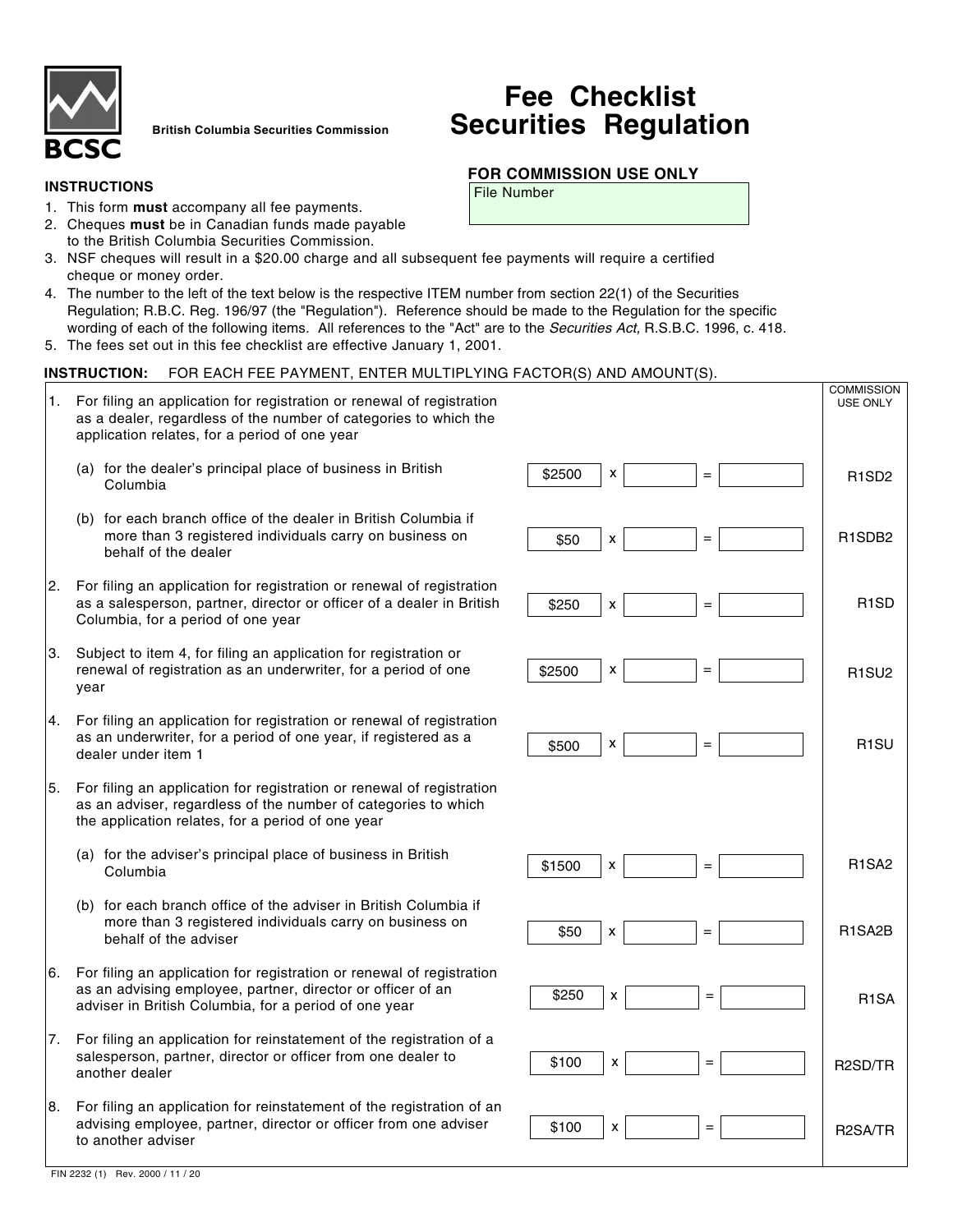## **INSTRUCTION:** FOR EACH FEE PAYMENT, ENTER MULTIPLYING FACTOR(S) AND AMOUNT(S).

- 9. For notification of change under section 42 (1), (2) or (3) of the Act, except for sections 42 (1) (c), 42 (2) (b) and, if referring to a branch office with fewer than 4 registered individuals, sections 42 (1) (d) (ii) and 42 (2) (c) (ii)
- 10. For issuance of a replacement certificate of registration, including replacement if the name of the registrant has changed or the certificate has been lost or destroyed
- 11. For each day that the financial statements of a registered dealer, underwriter or adviser have not been filed as required under the Securities Rules, unless the commission or executive director has exempted in writing the registered dealer, underwriter or adviser from the requirement to file financial statements
- 12. (a) Subject to paragraphs (b) and (c), for filing a preliminary prospectus, a preliminary base shelf prospectus under NI 44-102, a preliminary base PREP prospectus under NI 44-103 or a pro forma prospectus
	- (b) For filing a preliminary or pro forma prospectus for a mutual fund
	- (c) For filing a preliminary exchange offering prospectus
- 13. For filing a prospectus, the amount, if any, by which
	- (a) 0.02%, or
	- (b) in the case of a money market mutual fund, as defined in NI 81-102, 0.01%

of the proceeds realized by the issuer or security holder from the distribution under the prospectus to purchasers in British Columbia exceeds the aggregate of the fees paid under item 12, which amount must be paid in accordance with subsections (5) and (6)

- 14. For filing an annual information form by an issuer other than a mutual fund
- 15. For filing an amendment to a preliminary prospectus, prospectus or annual information form
- 16. For filing a technical or engineering report with
	- (a) a preliminary prospectus, pro forma prospectus, prospectus, annual information form, amendment to a preliminary prospectus or prospectus
	- (b) an application under section 171 of the Act for revocation or variation of a decision in respect of the reactivation of a dormant issuer
- 17. For filing a notice by an issuer of its intention to offer securities under section 74 (2) (7) of the Act, if the notice includes a rights offering memorandum or circular
- 18. For filing an application to the commission or the executive director for a decision under the Act, this regulation, the Rules, another enactment or a policy statement, if no other fee for that filing is prescribed



FIN 2232 (2) Rev. 2000 / 11 / 20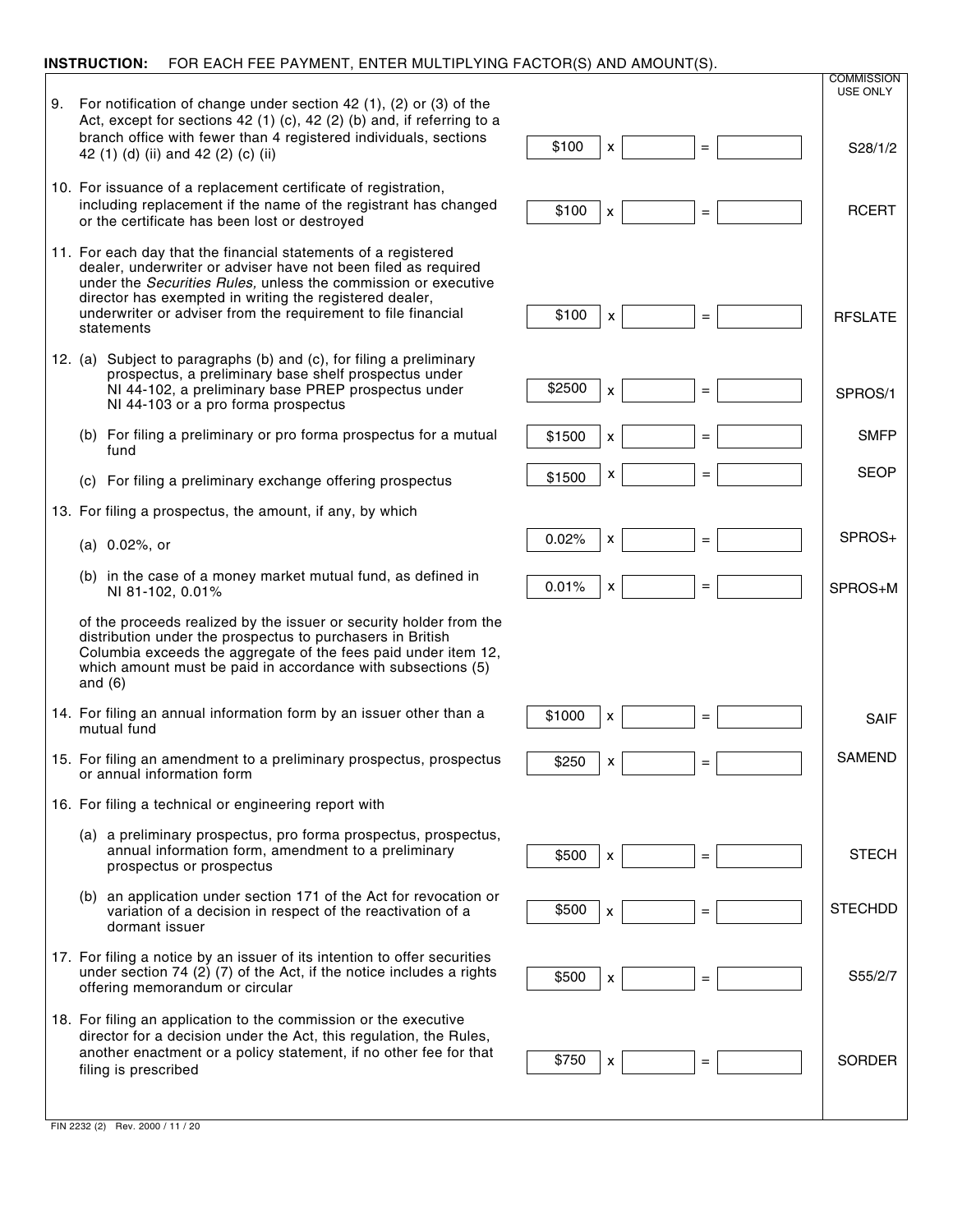#### **INSTRUCTION:** FOR EACH FEE PAYMENT, ENTER MULTIPLYING FACTOR(S) AND AMOUNT(S).

19. For filing a report

- (a) under section 139 of the Rules, other than for a distribution under section 74 (2) (8) or (11) (i) of the Act, or pursuant to the terms of an order made under section 76 of the Act, the greater of
	- (i) \$100, or
	- (ii) 0.03% or, in the case of a money market mutual fund, 0.01%, of the proceeds realized by the issuer from the distribution of the securities described in the report to purchasers in British Columbia
- (b) under section 139 of the Rules, for a distribution under section 74 (2) (8) or (11) (i) of the Act
- 20. For filing an annual financial statement by a reporting issuer, as required under section 145 of the Rules, if the statement is filed
	- (a) within the prescribed time period
	- (b) outside the prescribed time period
	- (c) outside the prescribed time period and the commission or the executive director has ordered, in respect of the failure to file, that trading in the securities of the issuer cease
- 21. For filing an interim financial statement by a reporting issuer, as required under section 144 of the Rules, if the statement is filed
	- (a) within the prescribed time period
	- (b) outside the prescribed time period
	- (c) outside the prescribed time period and the commission or the executive director has ordered, in respect of the failure to file, that trading in the securities of the issuer cease
- 22. For filing a report required under section 87 of the Act, if the report is filed
	- (a) within the prescribed time period
	- (b) outside the prescribed time period
- 23. For filing a take over bid circular or issuer bid circular
- 24. For filing an application under section 171 of the Act for revocation or variation of a decision in respect of the reactivation of a dormant issuer
- 25. For an on-site search of a paper file
- 26. For a copy of a record in the public file of the commission, for each page
- 27. For the certification of a record
	- (a) for the number of pages, up to and including 10, included in the record
	- (b) for each additional page over 10 included in the record
- 28. The fees and charges for an examination or investigation by a person appointed under sections 13 or 153 of the Act are an amount equal to the amount paid by the commission for the examination or investigation, not exceeding fees of \$2000 for each day of the examination or investigation plus disbursements properly incurred for the examination or investigation
- \$100 0.03% SDIST.03 SDIST.03 =  $x \mid$  = x \$100 x = SDIST  $$800$   $x$   $=$   $=$   $\qquad$  SFINLAT \$600 SFIN x  $x \mid$  = = \$1100 NIL **SFINLCT** =  $x \mid$  = x **SFINILCT**  $$200$   $\times$ NIL \$500 **SBID** x  $x \mid$  = = **SSEARCH** \$750 \$50 S3/35 x  $x \mid$  = = \$2500 \$6 **SCERT SCOPY** =  $x \mid$  = x **SCERT**  $$0.50$  | x \$10  $x \mid$  =  $$1 \mid x \mid$  = SFINILAT SINSLATE **COMMISSION** USE ONLY

 $x \mid$   $=$   $\mid$   $\mid$  SEXAM

=